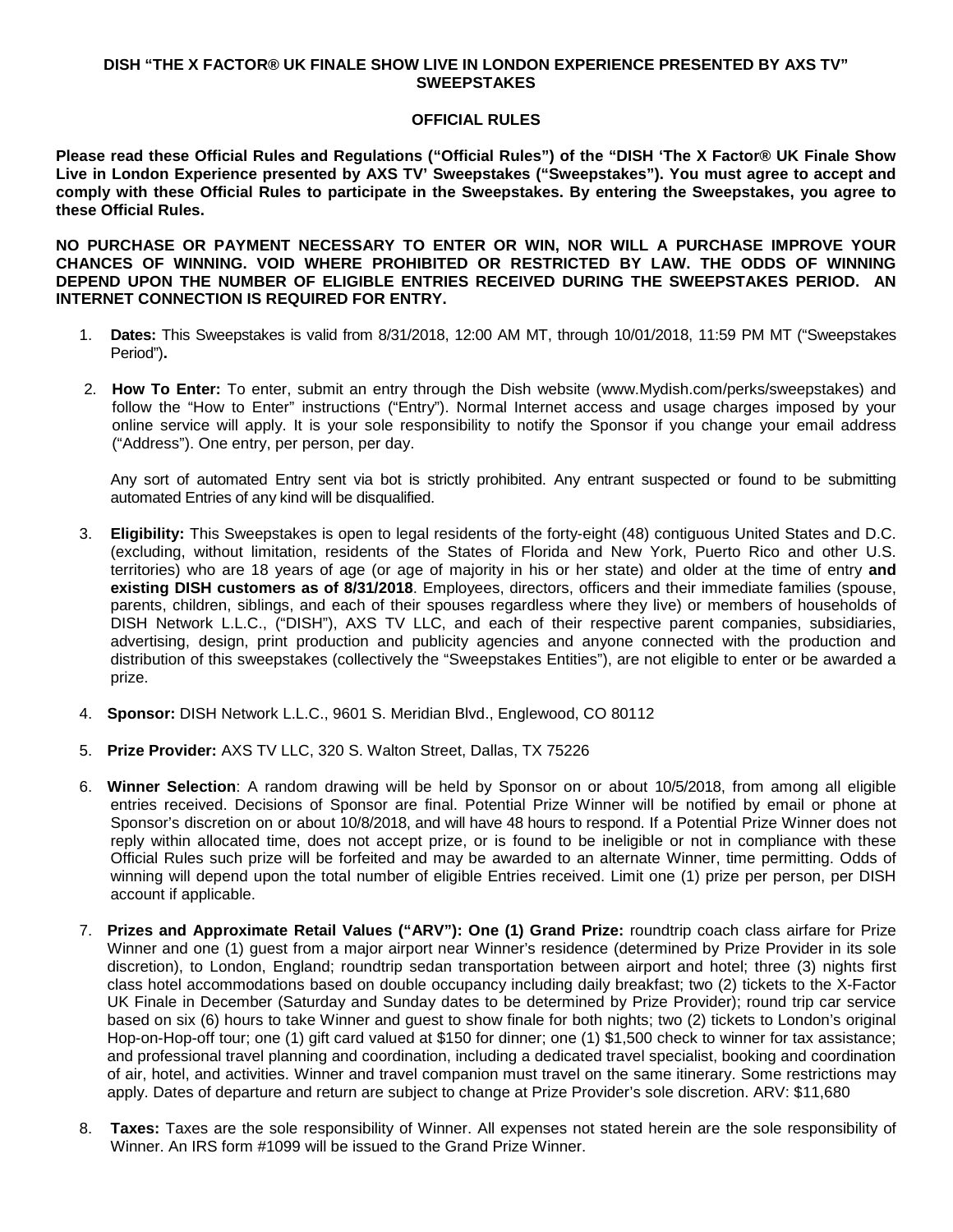- 9. **General Rules:** Sweepstakes administration, winner selection and prize claim verification will be conducted by Sponsor and fulfillment will be conducted by Prize Provider. By participating in this Sweepstakes, Prize Winner agrees to be bound by these Official Rules and the decisions of the Sponsor and Prize Provider, whose decisions are final. All materials submitted become the sole property of Sponsor and will not be returned. Return of any prize/prize notification as undeliverable will result in disqualification and an alternate will be selected. Prize Winner must sign and return an Affidavit of Eligibility and Publicity/Liability Release within seven (7) days of prize notification. Noncompliance within this time period will result in disqualification and an alternate will be selected. Travel companions for Grand Prize Winner must sign and return a Publicity/Liability Release prior to travel. In the event a Grand Prize Winner or travel companion is less than the age of majority in his/her state of residence, all required documents must be signed by the individual's parent/legal guardian on his/her behalf. Sponsor, Prize Provider, airline(s), government authorities, hotels and other venues have the right to refuse travel and/or admission to anyone who does not have proper documents/identification (e.g. valid passports) or who does not comply with all regulations or comport him/herself properly. There will be no substitution or compensation for a prize or part of a prize forfeited due to Winner's or Winner's companion's non-compliance with travel and venues' regulations or any other reason. Sponsor reserve the right to cancel/terminate, modify or suspend the Sweepstakes if in Sponsor's sole determination it believes that the integrity of the Sweepstakes has been, or could be, compromised or that the Sweepstakes is not capable of running as planned or fairly, including, but not limited to, fraud or force majeure or any other causes beyond Sponsor's control. By entering this Sweepstakes, a participant explicitly releases, discharges and holds harmless the Sweepstakes Entities, their successors, estates and assigns and all their respective shareholders, directors, officers and employees, one and all, from any and all liability, actions, causes of action, damages, actual, incidental or consequential, claims and demands whatsoever in law or equity, including all "costs", which he/she now has or may acquire, by reason of any personal injury, death, loss of or damage to property, or any reason, occurring during or arising out of his/her participation in the Sweepstakes and the acceptance and use or misuse of a prize. By accepting a prize, each Winner waives the right to 1) assert as a cost of winning the prize any and all costs of verification and redemption or travel to redeem said prize, and 2) claim any liability (including attorney's fees and costs) which might arise from redeeming or seeking to redeem said prize (including any travel related thereto). The right to receive a prize is non-assignable and non-transferable and no prize substitution, exchange or cash equivalent will be allowed except by Sponsor and Prize Provider who reserve the right to substitute a prize (or portion of prize) of equal or greater value in case of unavailability of a prize or force majeure.
- 10. **Severability:** Sweepstakes void where prohibited. If any provision of this Sweepstakes shall be deemed to violate any federal, state or municipal law, it shall be amended to conform to such law and all other provisions shall remain in full force and effect. All federal, state and local laws and regulations apply.
- 11. **No Reproduction:** This offer may not be reproduced, reprinted or published elsewhere in any format without the written permission of the Sponsor.
- 12. **Publicity Rights:** Acceptance of a prize constitutes permission to use a Winner's name, town and state, voice and likeness and any and all identifying characteristics including, but not limited to, the taking of photographs and/or videos by Sponsor's photographer/videographer for publicity purposes, in perpetuity, without further consent or compensation, unless prohibited by law and Winner agrees to execute any and all documents requested by Sponsor to convey such rights to own all the results thereof. Nothing contained herein shall be deemed to obligate Sponsor to make use of any of the rights granted herein and Winner waives any right to inspect or approve any such use of any and every nature and kind.
- 13. **Limitations of Liability:** The Sponsor and Prize Provider are not responsible for electronic transmission errors resulting in omission, interruption, deletion, defect, delay in operations or transmission, theft or destruction nor unauthorized access to or alterations of entry materials, or for technical, network, telephone equipment, electronic, computer hardware or software malfunctions or limitations of any kind, or inaccurate transmissions of or failure to receive entry materials by Sponsor or Prize Provider on account of technical problems or traffic congestion on the Internet or at any website or any combination thereof. Any person attempting to damage any website, defraud or in any way tamper with the Sweepstakes will be ineligible for any prize and may be prosecuted to the full extent of the law. The Sponsor or Prize Provider shall not be responsible for technical, pictorial, typographical or editorial errors or omissions in any marketing materials or these Official Rules. Entrant agrees that any and all disputes, claims, and causes of action arising out of or connected with this Sweepstakes or any prizes awarded and all issues and questions concerning the validity, interpretation and enforceability of these Official Rules shall be resolved individually, without resort to any form of class action, and exclusively in a court of competent jurisdiction sitting in Douglas County, Colorado. Any and all claims, judgments and awards shall be limited to actual out-ofpocket costs incurred, including costs associated with entering this Sweepstakes and never shall include consequential, incidental or punitive damages, and in no event attorneys' fees. Some jurisdictions do not allow the limitation or exclusion of liability for incidental or consequential damages, so the above may not apply to you.